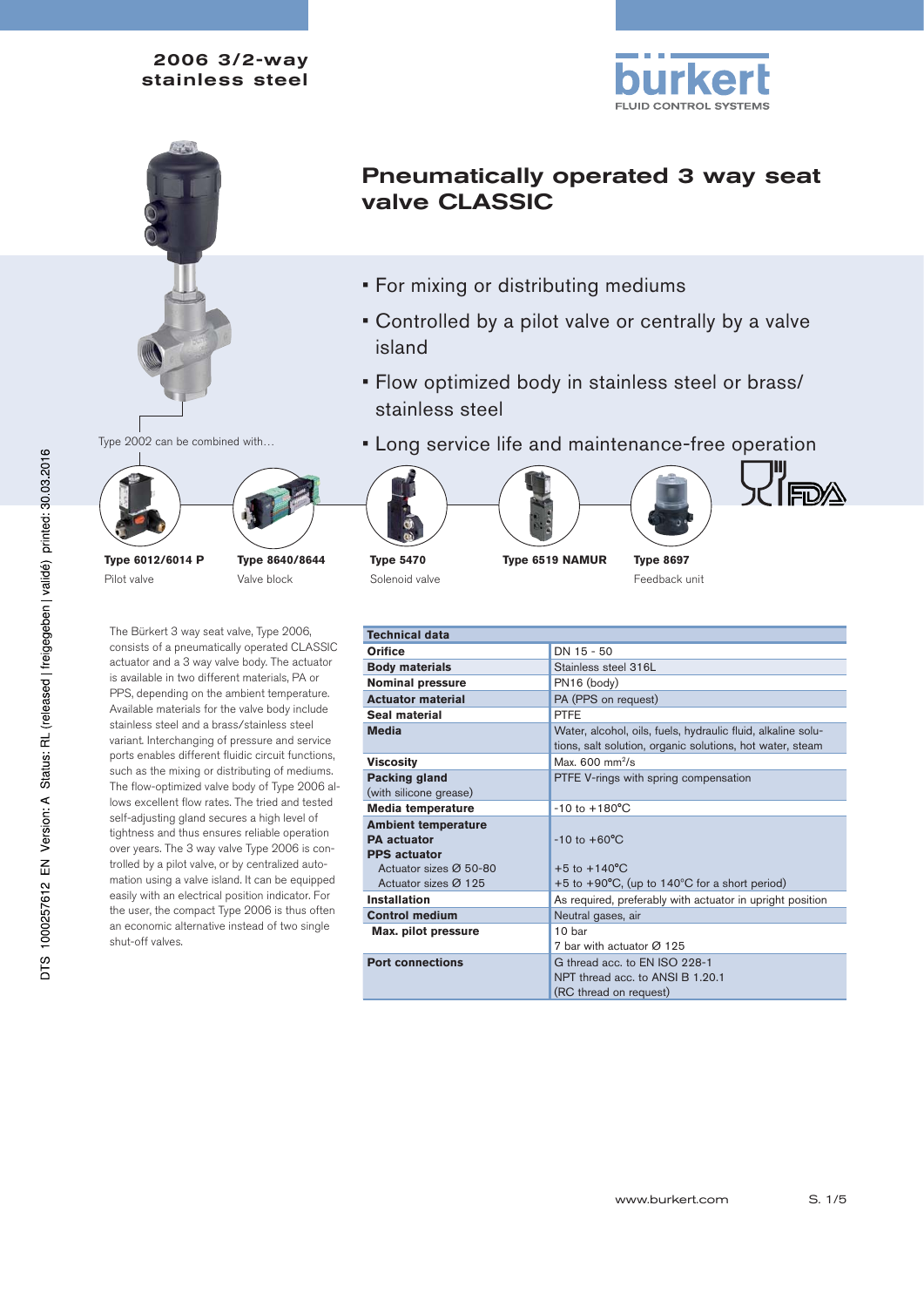# **burkert**

### Materials



|                | <b>Description</b>     | <b>Material</b>                                                  |
|----------------|------------------------|------------------------------------------------------------------|
| 1              | <b>Transparent cap</b> | Polycarbonate (PC)<br>(with PPS - actuator PSU)                  |
| $\mathbf{2}$   | O-Rina                 | <b>FKM</b>                                                       |
| 3              | Actuator               | Polyamide (PPS)                                                  |
| 4              | Pilot air ports G 1/4  | Stainless steel 1.4305                                           |
| 5              | <b>Cylinder seal</b>   | <b>NBR</b><br>(with PPS - actuator FKM)                          |
| 6              | Spindle seal           | PTFE                                                             |
| $\overline{7}$ | Tube $2$               | Stainless steel 1.4401 / 316<br>Stainless steel 1.4404 / 316L 3) |
| 8              | <b>Tension spring</b>  | Stainless steel 1.4310                                           |
| 9              | Nipple $2)$            | Stainless steel 1.4401 / 316<br>Stainless steel 1.4404 / 316L 3) |
| 10             | Wiper                  | PTFE<br>PEEK <sup>1)</sup>                                       |
| 11             | Spindle                | Stainless steel 1.4404 / 316L                                    |
| 12             | Plua                   | Stainless steel 1.4404 / 316L                                    |
| 13             | <b>Seals</b>           | PTFF                                                             |
| 14             | Valve body             | Stainless steel 1.4404 / 316L                                    |
| 15             | Seat nipple            | Stainless steel 1.4404 / 316L                                    |

<sup>1)</sup> For actuator size 125 mm

<sup>2)</sup> One-piece with the drive sizes 63 mm to 125 mm

<sup>3)</sup> For actuator sizes 63 mm to 125 mm

## Temperature chart

■ **Note:** For PA actuators in the sizes 50 and 63, the combination of max. media temperature and max. ambient temperature is as shown in the following chart:

Ambient temperature °C

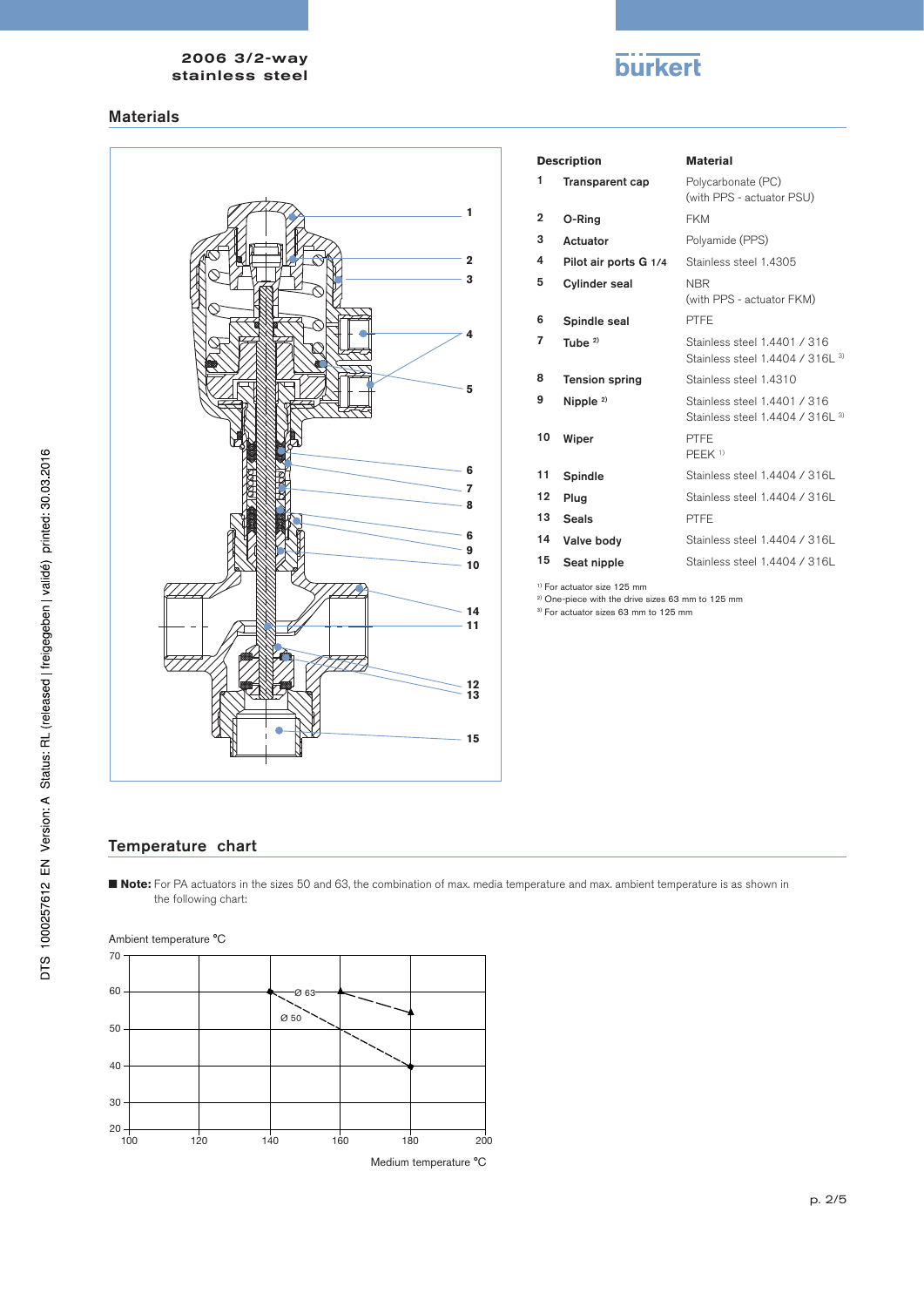# **burkert**

## Connections for fluidic circuit functions C, D, E and F

Actuator with control function A When de-energised port connection 1 is closed with spring

| <b>Fluidic</b><br>circuit<br>function | <b>Connection - port</b> |                |                |  |  |  |  |  |
|---------------------------------------|--------------------------|----------------|----------------|--|--|--|--|--|
|                                       |                          | $\overline{2}$ | 3              |  |  |  |  |  |
| C                                     | P                        | A              | R              |  |  |  |  |  |
| D                                     | R                        | A              | P              |  |  |  |  |  |
| E                                     | P1                       | A              | P <sub>2</sub> |  |  |  |  |  |
| F                                     | А                        | P              | B              |  |  |  |  |  |

A, B service ports P, P1, P2 pressure ports<br>R exhaust port

exhaust port





**E**

**F**

When de-energised, pressure port 1 closed, service port 2 exhausted

When de-energised, pressure port 3 connected to service port 2, exhaust port 1 closed

### Mixer valve

When de-energised, pressure port 3 connected to service port 2, pressure port 1 closed

#### Distributor valve

When de-energised, pressure port 2 connected to service port 3 service port 1 closed

## Dimensions [mm]



| <b>Orifice</b> | <b>Actuator</b><br>size Ø | <b>Port</b><br>connection D | A   | E.  | H   | T  |
|----------------|---------------------------|-----------------------------|-----|-----|-----|----|
| 15             | 50                        | G <sub>1/2</sub>            | 85  | 64  | 178 | 54 |
|                | 63                        |                             |     | 80  | 220 | 54 |
| 20             | 50                        | G 3/4                       | 85  | 64  | 178 | 54 |
|                | 63                        |                             |     | 80  | 220 | 54 |
| 25             | 63                        | G <sub>1</sub>              | 105 | 80  | 220 | 54 |
| 32             | 80                        | $G$ 1 1/4                   | 130 | 101 | 249 | 68 |
|                | 125                       |                             |     | 158 | 345 | 68 |
| 40             | 63                        | $G$ 1 $1/2$                 | 130 | 80  | 226 | 68 |
| 80             |                           |                             |     | 101 | 249 | 68 |
|                | 125                       |                             |     | 158 | 345 | 68 |
| 50             | 125                       | G <sub>2</sub>              | 150 | 158 | 352 | 72 |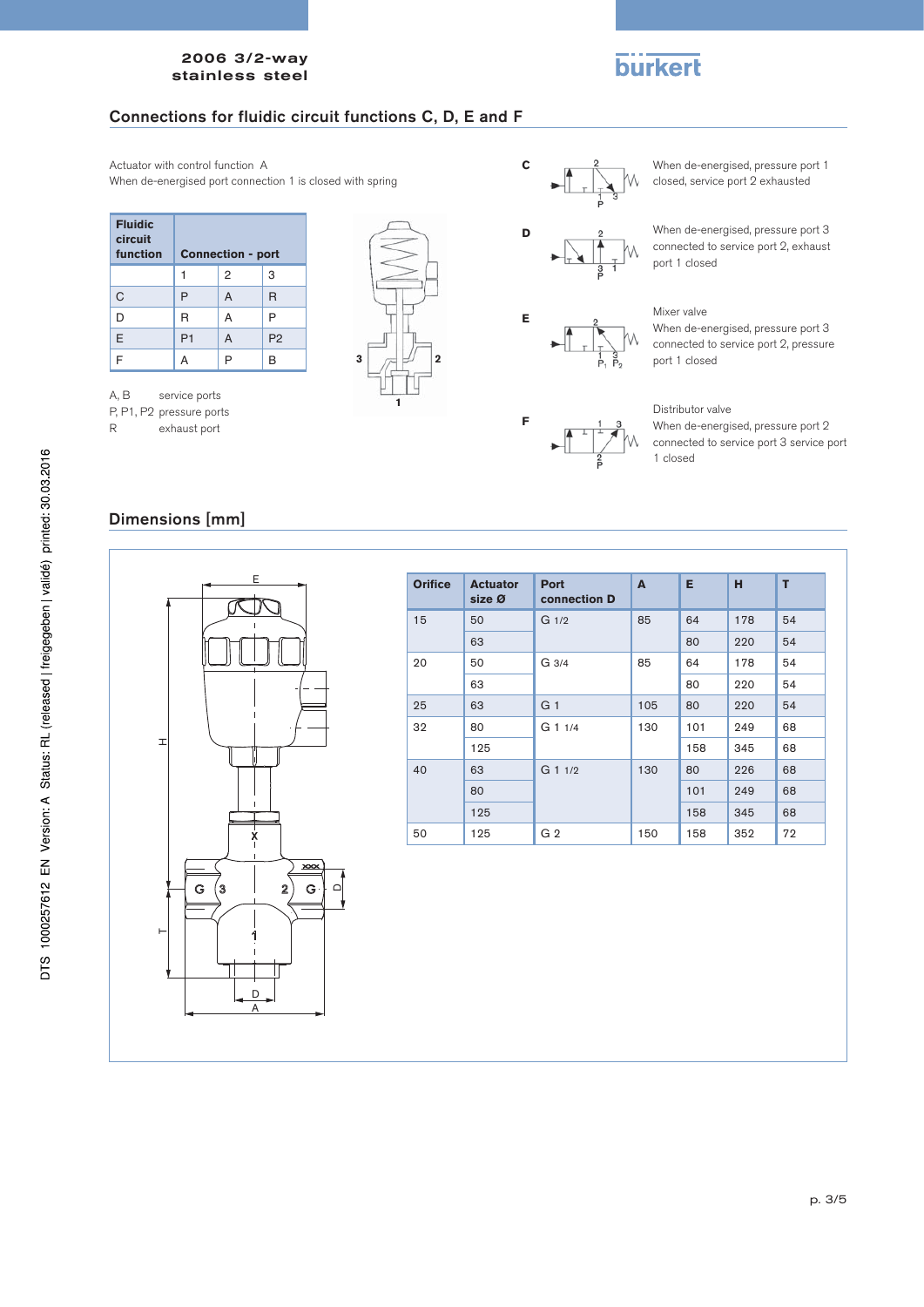

## Ordering chart for valves with port 1 closed by spring action (other versions on request)

| Threaded connection acc. to EN 150 228-1 |                       |                                                                                                                                                                                                                                                                                                                 |                                  |                                    |                                    |                                |                                                  |                                              |        |                    |                    |
|------------------------------------------|-----------------------|-----------------------------------------------------------------------------------------------------------------------------------------------------------------------------------------------------------------------------------------------------------------------------------------------------------------|----------------------------------|------------------------------------|------------------------------------|--------------------------------|--------------------------------------------------|----------------------------------------------|--------|--------------------|--------------------|
|                                          | ction                 | $[mm] % \begin{minipage}[b]{0.4\linewidth} \centering \includegraphics[width=\linewidth]{images/STN1000.pdf} \caption{The image shows the number of different models. The number of different models are shown in the left and right.} \label{fig:STN0000} \end{minipage} \vspace{0.05in} \label{fig:STN00000}$ | Έ                                |                                    | <b>Ky value</b><br>water $[m^3/h]$ | pilot                          |                                                  | Max. operating<br>pressure to 180°C<br>[bar] | [kg]   |                    | actuator           |
| Control<br>function                      | $\frac{1}{2}$<br>Port | Orifice                                                                                                                                                                                                                                                                                                         | uator<br>e Ø [mı<br>size<br>4cti | $\sim$<br>$\overline{\phantom{0}}$ | ∾<br>↑<br>$\sim$                   | sure<br>press<br>[bar]<br>Min. | $\sim$<br>$\uparrow$<br>$\overline{\phantom{0}}$ | $\sim$ $-$<br><u> ተ</u><br><b>NN</b>         | Weight | ρ.<br>Item<br>PA a | ρó.<br>Item<br>PPS |
| $A$ 3/2 way,                             | G <sub>1/2</sub>      | 15                                                                                                                                                                                                                                                                                                              | 50                               | $\overline{7}$                     | 4.5                                | 4.4                            | 11                                               | 16                                           | 1.3    | 287 191            | 287 202            |
| normally closed                          |                       |                                                                                                                                                                                                                                                                                                                 | 63                               | 8                                  | 4.5                                | 4.7                            | 16                                               | 16                                           | 1.6    | 287 192            | 287 203            |
| $(NC)$ (port 1)                          | G 3/4                 | 20                                                                                                                                                                                                                                                                                                              | 50                               | 9                                  | 6.2                                | 4.4                            | 11                                               | 16                                           | 1.3    | 287 193            | 287 204            |
|                                          |                       |                                                                                                                                                                                                                                                                                                                 | 63                               | 11                                 | 5.6                                | 4.7                            | 16                                               | 16                                           | 1.6    | 287 194            | 287 205            |
|                                          | G.                    | 25                                                                                                                                                                                                                                                                                                              | 63                               | 17                                 | 11                                 | 4.9                            | 10                                               | 16                                           | 2.1    | 287 195            | 287 206            |
|                                          | G 1 1/4               | 32                                                                                                                                                                                                                                                                                                              | 80                               | 32                                 | 21                                 | 6.0                            | 9                                                | 16                                           | 4.3    | 287 196            | 287 207            |
|                                          |                       |                                                                                                                                                                                                                                                                                                                 | 125                              | 35                                 | 24                                 | 3.4                            | 14                                               | 16                                           | 8.1    | 287 197            | 287 208            |
|                                          | $G$ 1 $1/2$           | 40                                                                                                                                                                                                                                                                                                              | 80                               | 35                                 | 24                                 | 6.0                            | 9                                                | 16                                           | 4.3    | 287 199            | 287 210            |
|                                          |                       |                                                                                                                                                                                                                                                                                                                 | 125                              | 35                                 | 24                                 | 3.4                            | 14                                               | 16                                           | 8.1    | 287 200            | 287 211            |
|                                          | G <sub>2</sub>        | 50                                                                                                                                                                                                                                                                                                              | 125                              | 51                                 | 35                                 | 4.3                            | 10                                               | 16                                           | 9.5    | 287 201            | 287 212            |

# Threaded connection acc. to EN ISO 228-1

### Threaded connection with NPT thread acc. to ANSI B 1.20.1

| function<br>Control  | Port<br>connection | $[mm] % \begin{minipage}[b]{0.4\linewidth} \centering \includegraphics[width=\linewidth]{images/STN1000.pdf} \caption{The image shows the number of different models. % \label{fig:STN0000} \end{minipage} \vspace{0.05in} \label{fig:STN0000}$<br>Orifice | [mm]<br>tor<br>Ø<br>ctuat | $\sim$                                 | <b>Ky value</b><br>water $[m3/h]$<br>S | pilot<br>sure          | $\sim$                       | Max. operating<br>pressure to 180°C<br>[bar]<br>$\omega$ $-$ | [kg]<br>Weight | ē<br>g       | actuator<br>ρó. |
|----------------------|--------------------|------------------------------------------------------------------------------------------------------------------------------------------------------------------------------------------------------------------------------------------------------------|---------------------------|----------------------------------------|----------------------------------------|------------------------|------------------------------|--------------------------------------------------------------|----------------|--------------|-----------------|
|                      |                    |                                                                                                                                                                                                                                                            | size<br>∢                 | $\uparrow$<br>$\overline{\phantom{0}}$ | $\uparrow$<br>$\sim$                   | Nin.<br>press<br>[bar] | $\uparrow$<br>$\blacksquare$ | <u> ተ</u><br><b>NN</b>                                       |                | Item<br>PA a | Item<br>PPS     |
| <b>A</b> 3/2 way,    | <b>NPT 1/2</b>     | 15                                                                                                                                                                                                                                                         | 50                        | $\overline{7}$                         | 4.5                                    | 4.4                    | 11                           | 16                                                           | 1.3            | 292 542      | 292 553         |
| normally closed (NC) |                    | 15                                                                                                                                                                                                                                                         | 63                        | 8                                      | 4.5                                    | 4.7                    | 16                           | 16                                                           | 1.6            | 292 543      | 292 554         |
| (port 1)             | <b>NPT 3/4</b>     | 20                                                                                                                                                                                                                                                         | 50                        | 9                                      | 6.2                                    | 4.4                    | 11                           | 16                                                           | 1.3            | 292 544      | 292 555         |
|                      |                    | 20                                                                                                                                                                                                                                                         | 63                        | 11                                     | 5.6                                    | 4.7                    | 16                           | 16                                                           | 1.6            | 292 545      | 292 556         |
|                      | NPT <sub>1</sub>   | 25                                                                                                                                                                                                                                                         | 63                        | 17                                     | 11                                     | 4.9                    | 10                           | 16                                                           | 2.1            | 292 546      | 292 557         |
|                      | NPT 1 1/4          | 32                                                                                                                                                                                                                                                         | 80                        | 32                                     | 21                                     | 6.0                    | 9                            | 16                                                           | 4.3            | 292 547      | 292 558         |
|                      |                    | 32                                                                                                                                                                                                                                                         | 125                       | 35                                     | 24                                     | 3.4                    | 14                           | 16                                                           | 8.1            | 292 548      | 292 559         |
|                      | NPT 1 1/2          | 40                                                                                                                                                                                                                                                         | 80                        | 35                                     | 24                                     | 6.0                    | 9                            | 16                                                           | 4.3            | 292 550      | 292 560         |
|                      |                    | 40                                                                                                                                                                                                                                                         | 125                       | 35                                     | 24                                     | 3.4                    | 14                           | 16                                                           | 8.1            | 292 551      | 292 561         |
|                      | NPT <sub>2</sub>   | 50                                                                                                                                                                                                                                                         | 125                       | 51                                     | 35                                     | 4.3                    | 10                           | 16                                                           | 9.5            | 292 552      | 292 562         |

### **Further versions on request**

Port conection RC thread

### Pilot pressure chart (CFA, flow direction 3 g 2)